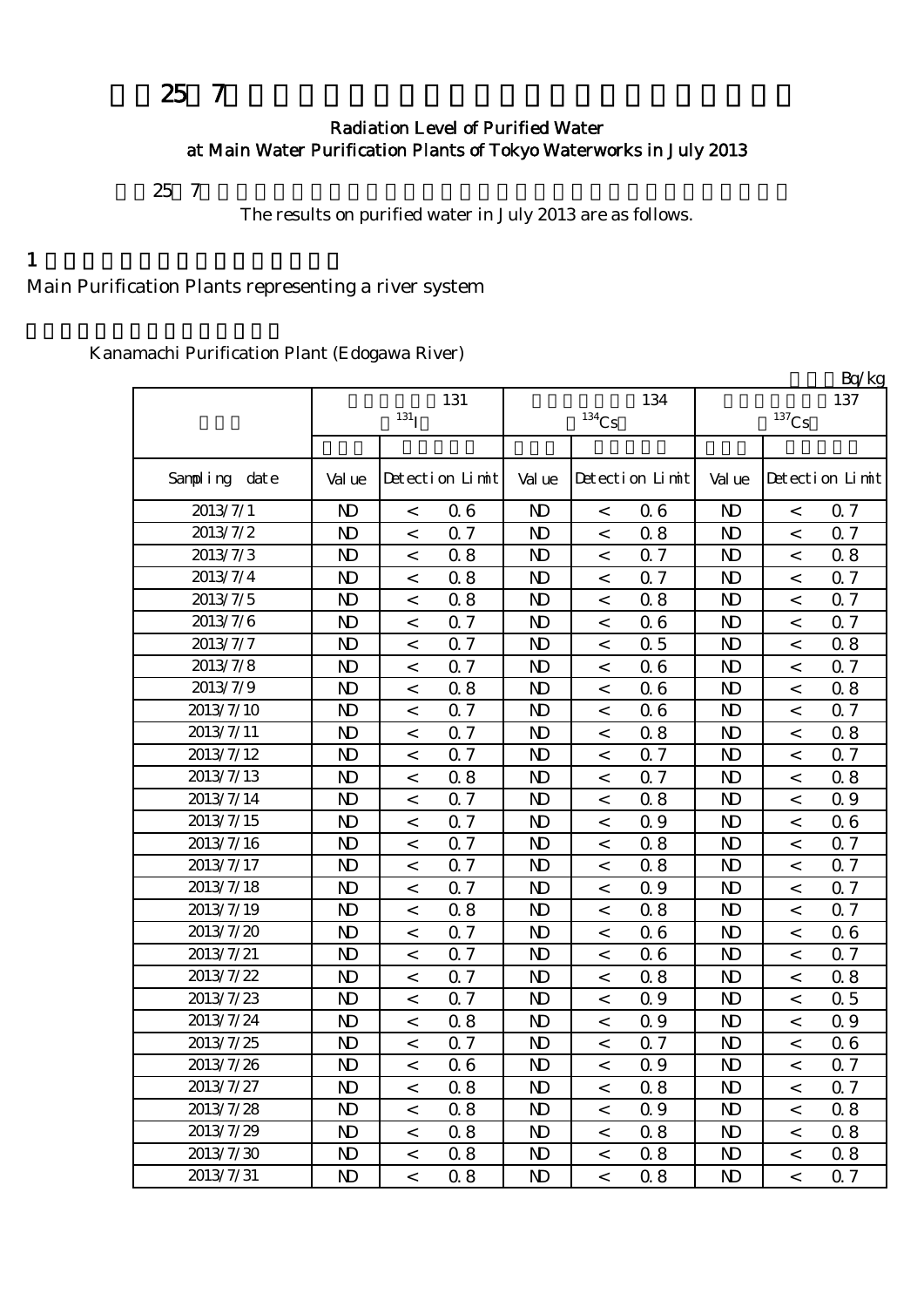### Asaka Purification Plant (Arakawa River)

|               |                | 131 <sub>I</sub>         | 131             |                | $^{134}\mathrm{Cs}$      | 134             |                | $^{137}\mathrm{Cs}$      | Ly ng<br>137    |
|---------------|----------------|--------------------------|-----------------|----------------|--------------------------|-----------------|----------------|--------------------------|-----------------|
| Sampling date | Val ue         |                          | Detection Limit | Val ue         |                          | Detection Limit | Val ue         |                          | Detection Limit |
| 2013/7/1      | $\mathbf{D}$   | $\,<$                    | 0.7             | $\mathbf{D}$   | $\lt$                    | 0.7             | $\mathbf{D}$   | $\,<$                    | 0.8             |
| 2013/7/2      | $\mathbf{D}$   | $\,<$                    | 06              | $\mathbf{D}$   | $\,<\,$                  | 06              | $\mathbf{D}$   | $\,<\,$                  | 0.7             |
| 2013/7/3      | $\mathbf{D}$   | $\,<$                    | 0.7             | $\mathbf{D}$   | $\,<$                    | 0.5             | $\mathbf{D}$   | $\,<\,$                  | 06              |
| 2013/7/4      | $\mathbf{D}$   | $\,<\,$                  | 06              | N <sub>D</sub> | $\,<\,$                  | 0.7             | N <sub>D</sub> | $\,<$                    | 0.5             |
| 2013/7/5      | $\mathbf{D}$   | $\,<$                    | 06              | N <sub>D</sub> | $\,<$                    | Q 7             | N <sub>D</sub> | $\,<\,$                  | 0.8             |
| 2013/7/6      | $\mathbf{D}$   | $\overline{\phantom{0}}$ | Q 9             | N <sub>D</sub> | $\overline{\phantom{0}}$ | 0.8             | N <sub>D</sub> | $\,<$                    | 0.8             |
| 2013/7/7      | $\mathbf{D}$   | $\,<\,$                  | 0.7             | N <sub>D</sub> | $\,<\,$                  | 06              | $\mathbf{D}$   | $\,<$                    | Q 7             |
| 2013/7/8      | $\mathbf{D}$   | $\,<\,$                  | 0.8             | N <sub>D</sub> | $\overline{\phantom{a}}$ | 0.9             | $\mathbf{D}$   | $\,<\,$                  | 0.9             |
| 2013/7/9      | $\mathbf{D}$   | $\,<$                    | 06              | N <sub>D</sub> | $\,<\,$                  | 06              | $\mathbf{D}$   | $\,<$                    | Q 7             |
| 2013/7/10     | $\mathbf{D}$   | $\,<$                    | 0.7             | $\mathbf{D}$   | $\,<\,$                  | 0.8             | $\mathbf{D}$   | $\,<$                    | 06              |
| 2013/7/11     | $\mathbf{D}$   | $\prec$                  | 06              | N <sub>D</sub> | $\,<\,$                  | 06              | N <sub>D</sub> | $\,<$                    | 0.8             |
| 2013/7/12     | $\mathbf{D}$   | $\,<$                    | 0.5             | N <sub>D</sub> | $\overline{\phantom{0}}$ | 06              | $\mathbf{D}$   | $\,<$                    | Q 7             |
| 2013/7/13     | $\mathbf{D}$   | $\,<$                    | 0.8             | N <sub>D</sub> | $\,<\,$                  | 0.7             | $\mathbf{D}$   | $\,<$                    | Q 7             |
| 2013/7/14     | $\mathbf{D}$   | $\,<$                    | 0.7             | N <sub>D</sub> | $\,<\,$                  | 0.5             | N <sub>D</sub> | $\,<$                    | 0.8             |
| 2013/7/15     | $\mathbf{D}$   | $\,<$                    | Q <sub>7</sub>  | N <sub>D</sub> | $\,<\,$                  | Q <sub>7</sub>  | N <sub>D</sub> | $\,<$                    | Q 7             |
| 2013/7/16     | $\mathbf{D}$   | $\,<$                    | 06              | $\mathbf{D}$   | $\overline{\phantom{0}}$ | 0.8             | N <sub>D</sub> | $\,<$                    | 0.7             |
| 2013/7/17     | $\mathbf{D}$   | $\overline{a}$           | 06              | N <sub>D</sub> | $\overline{\phantom{0}}$ | Q 7             | N <sub>D</sub> | $\,<$                    | 06              |
| 2013/7/18     | $\mathbf{D}$   | $\overline{\phantom{0}}$ | 06              | $\mathbf{D}$   | $\overline{\phantom{0}}$ | 06              | N <sub>D</sub> | $\,<$                    | Q 9             |
| 2013/7/19     | N <sub>D</sub> | $\lt$                    | 06              | N <sub>D</sub> | $\lt$                    | 0.5             | $\mathbf{D}$   | $\overline{\phantom{a}}$ | 0.8             |
| 2013/7/20     | $\mathbf{D}$   | $\,<\,$                  | 0.8             | $\mathbf{D}$   | $\,<\,$                  | 0.7             | $\mathbf{D}$   | $\,<$                    | 0.7             |
| 2013/7/21     | N <sub>D</sub> | $\,<$                    | 0.8             | N <sub>D</sub> | $\overline{\phantom{0}}$ | Q 9             | N <sub>D</sub> | $\,<$                    | $\mathbf{1}$    |
| 2013/7/22     | $\mathbf{D}$   | $\,<$                    | 0.7             | $\mathbf{D}$   | $\,<\,$                  | 0.8             | $\mathbf{D}$   | $\,<\,$                  | 0.8             |
| 2013/7/23     | $\mathbf{D}$   | $\,<$                    | 0.8             | N <sub>D</sub> | $\overline{\phantom{0}}$ | 0.8             | N <sub>D</sub> | $\,<\,$                  | 0.8             |
| 2013/7/24     | $\mathbf{D}$   | $\,<$                    | 0.7             | $\mathbf{D}$   | $\,<$                    | 0.8             | $\mathbf{D}$   | $\,<\,$                  | Q 7             |
| 2013/7/25     | $\mathbf{D}$   | $\,<$                    | 0.8             | $\mathbf{D}$   | $\,<$                    | 1               | $\mathbf{D}$   | $\,<\,$                  | Q 7             |
| 2013/7/26     | $\mathbf{D}$   | $\,<\,$                  | 0.7             | $\mathbf{D}$   | $\,<$                    | 0.8             | $\mathbf{D}$   | $\,<\,$                  | 0.9             |
| 2013/7/27     | $\mathbf{D}$   | $\,<$                    | 0.9             | N <sub>D</sub> | $\,<\,$                  | 0.9             | $\mathbf{D}$   | $\,<\,$                  | 0.7             |
| 2013/7/28     | $\mathbf{D}$   | $\,<$                    | 0.9             | N <sub>D</sub> | $\,<$                    | 0.9             | $\mathbf{D}$   | $\,<$                    | 0.8             |
| 2013/7/29     | $\mathbf{D}$   | $\,<\,$                  | 0.7             | N <sub>D</sub> | $\,<\,$                  | $\mathbf{1}$    | $\mathbf{D}$   | $\,<$                    | 0.8             |
| 2013/7/30     | N <sub>D</sub> | $\,<$                    | 0.7             | N <sub>D</sub> | $\,<\,$                  | 0.8             | N <sub>D</sub> | $\,<$                    | 0.7             |
| 2013/7/31     | $\mathbf{D}$   | $\,<\,$                  | 0.8             | N <sub>D</sub> | $\,<\,$                  | 0.9             | N <sub>D</sub> | $\,<$                    | 0.8             |

 $R_0/k_0$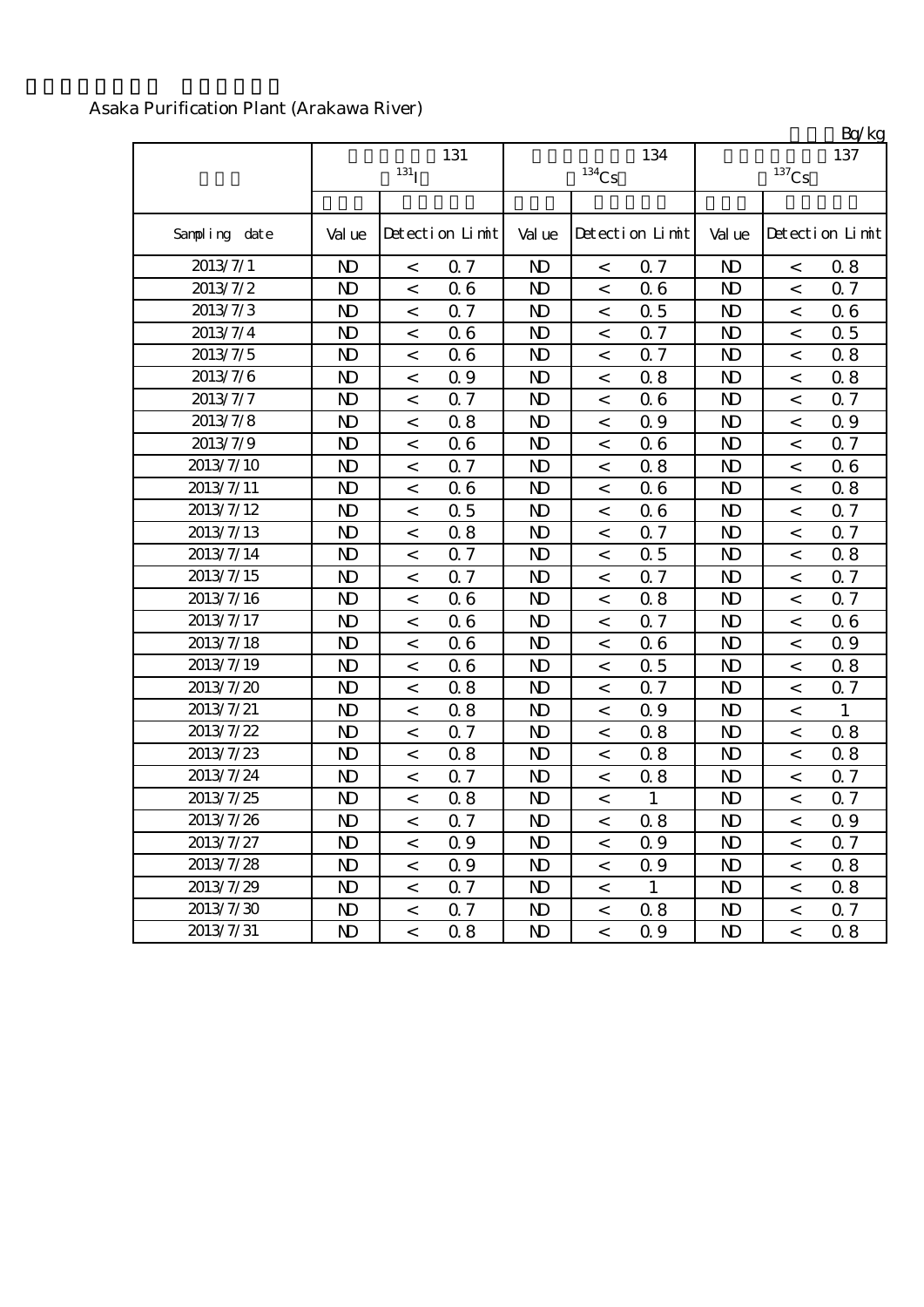# Ozaku Purification Plant (Tamagawa River)

|               |              | 131 <sub>I</sub>         | 131             |                | $134$ Cs                 | 134             |                | $^{137}\mathrm{Cs}$ | Ly ng<br>137    |
|---------------|--------------|--------------------------|-----------------|----------------|--------------------------|-----------------|----------------|---------------------|-----------------|
| Sampling date | Val ue       |                          | Detection Limit | Val ue         |                          | Detection Limit | Val ue         |                     | Detection Limit |
| 2013/7/1      | $\mathbf{D}$ | $\,<$                    | 0.7             | $\mathbf{D}$   | $\,<$                    | 0.8             | $\mathbf{D}$   | $\,<$               | 0.7             |
| 2013/7/2      | $\mathbf{D}$ | $\,<$                    | 0.7             | $\mathbf{D}$   | $\,<$                    | 0.7             | $\mathbf{D}$   | $\,<\,$             | 0.7             |
| 2013/7/3      | $\mathbf{D}$ | $\,<\,$                  | 0.7             | N <sub>D</sub> | $\,<\,$                  | 0.9             | $\mathbf{D}$   | $\,<$               | 0.7             |
| 2013/7/4      | $\mathbf{D}$ | $\,<\,$                  | 0.7             | N <sub>D</sub> | $\,<\,$                  | 06              | $\mathbf{D}$   | $\,<\,$             | Q 7             |
| 2013/7/5      | $\mathbf{D}$ | $\,<\,$                  | 0.7             | $\mathbf{D}$   | $\lt$                    | 0.9             | N <sub>D</sub> | $\,<$               | 0.8             |
| 2013/7/6      | $\mathbf{D}$ | $\,<\,$                  | 0.8             | N <sub>D</sub> | $\overline{\phantom{0}}$ | 0.8             | N <sub>D</sub> | $\,<$               | 0.7             |
| 2013/7/7      | $\mathbf{D}$ | $\,<\,$                  | 0.9             | N <sub>D</sub> | $\,<\,$                  | Q 9             | $\mathbf{D}$   | $\,<$               | Q 7             |
| 2013/7/8      | $\mathbf{D}$ | $\,<\,$                  | 0.7             | N <sub>D</sub> | $\overline{\phantom{a}}$ | 0.7             | $\mathbf{D}$   | $\,<$               | 0.8             |
| 2013/7/9      | $\mathbf{D}$ | $\,<\,$                  | 0.7             | N <sub>D</sub> | $\,<\,$                  | 0.8             | N <sub>D</sub> | $\,<$               | 0.9             |
| 2013/7/10     | $\mathbf{D}$ | $\,<\,$                  | 06              | $\mathbf{D}$   | $\,<\,$                  | 0.8             | $\mathbf{D}$   | $\,<$               | Q <sub>7</sub>  |
| 2013/7/11     | $\mathbf{D}$ | $\,<$                    | 06              | N <sub>D</sub> | $\,<\,$                  | 06              | $\mathbf{D}$   | $\,<\,$             | 0.8             |
| 2013/7/12     | $\mathbf{D}$ | $\,<$                    | 06              | $\mathbf{D}$   | $\,<\,$                  | Q <sub>7</sub>  | $\mathbf{D}$   | $\,<$               | 0.8             |
| 2013/7/13     | $\mathbf{D}$ | $\,<$                    | Q 9             | N <sub>D</sub> | $\,<\,$                  | 0.8             | N <sub>D</sub> | $\,<$               | Q 7             |
| 2013/7/14     | $\mathbf{D}$ | $\,<$                    | 0.9             | $\mathbf{D}$   | $\,<\,$                  | 06              | N <sub>D</sub> | $\,<$               | 0.7             |
| 2013/7/15     | $\mathbf{D}$ | $\,<\,$                  | 0.7             | $\mathbf{D}$   | $\,<\,$                  | $\mathbf{1}$    | N <sub>D</sub> | $\overline{a}$      | 0.7             |
| 2013/7/16     | $\mathbf{D}$ | $\,<\,$                  | Q 7             | $\mathbf{D}$   | $\,<$                    | Q 9             | N <sub>D</sub> | $\,<$               | Q 7             |
| 2013/7/17     | $\mathbf{D}$ | $\overline{\phantom{0}}$ | 0.7             | $\mathbf{D}$   | $\,<\,$                  | 06              | N <sub>D</sub> | $\,<$               | 0.7             |
| 2013/7/18     | $\mathbf{D}$ | $\,<\,$                  | 0.5             | $\mathbf{D}$   | $\overline{\phantom{0}}$ | 0.7             | $\mathbf{D}$   | $\,<\,$             | 06              |
| 2013/7/19     | $\mathbf{D}$ | $\,<\,$                  | 0.8             | $\mathbf{D}$   | $\,<\,$                  | 0.8             | N <sub>D</sub> | $\,<$               | 0.7             |
| 2013/7/20     | $\mathbf{D}$ | $\,<\,$                  | $\mathbf{1}$    | $\mathbf{D}$   | $\overline{\phantom{0}}$ | 0.9             | $\mathbf{D}$   | $\,<\,$             | Q 7             |
| 2013/7/21     | $\mathbf{D}$ | $\prec$                  | Q <sub>7</sub>  | $\mathbf{D}$   | $\,<\,$                  | 0.8             | N <sub>D</sub> | $\lt$               | 0.8             |
| 2013/7/22     | $\mathbf{D}$ | $\,<$                    | 0.8             | $\mathbf{D}$   | $\,<$                    | 0.9             | N <sub>D</sub> | $\,<$               | 0.8             |
| 2013/7/23     | $\mathbf{D}$ | $\,<$                    | Q 7             | $\mathbf{D}$   | $\,<$                    | 0.8             | $\mathbf{D}$   | $\,<\,$             | 0.7             |
| 2013/7/24     | $\mathbf{D}$ | $\,<\,$                  | 0.7             | $\mathbf{D}$   | $\,<\,$                  | 0.8             | N <sub>D</sub> | $\,<$               | 0.9             |
| 2013/7/25     | $\mathbf{D}$ | $\,<$                    | 0.7             | $\mathbf{D}$   | $\,<\,$                  | 0.8             | N <sub>D</sub> | $\,<\,$             | 0.7             |
| 2013/7/26     | $\mathbf{D}$ | $\,<$                    | 0.8             | $\mathbf{D}$   | $\,<\,$                  | 0.8             | N <sub>D</sub> | $\,<\,$             | 0.8             |
| 2013/7/27     | $\mathbf{D}$ | $\,<\,$                  | 0.9             | $\mathbf{D}$   | $\,<\,$                  | 0.7             | $\mathbf{D}$   | $\,<\,$             | 0.8             |
| 2013/7/28     | $\mathbf{D}$ | $\,<\,$                  | 0.8             | $\mathbf{D}$   | $\,<\,$                  | 0.8             | $\mathbf{D}$   | $\,<$               | Q 7             |
| 2013/7/29     | $\mathbf{D}$ | $\,<\,$                  | 0.8             | N <sub>D</sub> | $\,<\,$                  | 0.8             | $\mathbf{D}$   | $\,<$               | 0.7             |
| 2013/7/30     | $\mathbf{D}$ | $\,<$                    | 0.8             | $\mathbf{D}$   | $\,<\,$                  | 0.8             | $\mathbf{D}$   | $\,<$               | 0.8             |
| 2013/7/31     | $\mathbf{D}$ | $\lt$                    | 0.7             | $\mathbf{D}$   | $\lt$                    | 0.8             | N <sub>D</sub> | $\lt$               | $0.8\,$         |

 $Rn/kg$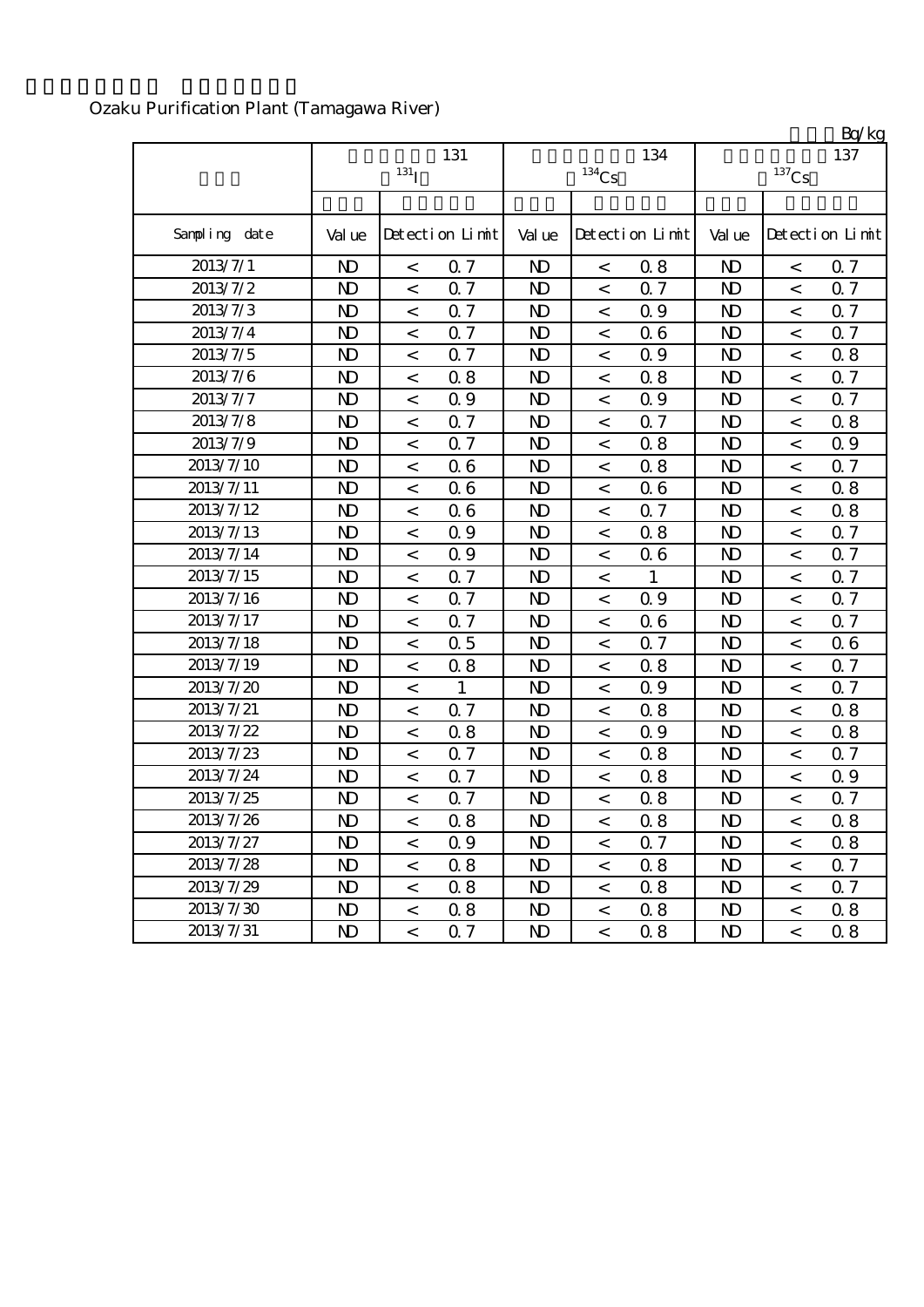|               |                |                          |                 |                |          |                 |                         |                          | Bq/kg           |
|---------------|----------------|--------------------------|-----------------|----------------|----------|-----------------|-------------------------|--------------------------|-----------------|
|               |                |                          | 131             |                |          | 134             |                         |                          | 137             |
|               |                | $131$ <sub>I</sub>       |                 |                | $134$ Cs |                 |                         | $^{137}\mathrm{Cs}$      |                 |
|               |                |                          |                 |                |          |                 |                         |                          |                 |
| Sampling date | Val ue         |                          | Detection Limit | Val ue         |          | Detection Limit | Val ue                  |                          | Detection Limit |
| 2013/7/1      | $\mathbf{D}$   | $\,<\,$                  | 06              | $\mathbf{D}$   | $\,<\,$  | Q <sub>7</sub>  | $\mathbf{D}$            | $\,<\,$                  | 0.5             |
| 2013/7/2      | N <sub>D</sub> | $\,<$                    | 06              | N <sub>D</sub> | $\,<\,$  | 0.8             | N <sub>D</sub>          | $\lt$                    | 06              |
| 2013/7/3      | $\mathbf{D}$   | $\,<$                    | 0.7             | $\mathbf{N}$   | $\,<\,$  | 0.8             | $\mathbf{D}$            | $\,<$                    | 0.8             |
| 2013/7/4      | $\mathbf{D}$   | $\,<$                    | 0.8             | N <sub>D</sub> | $\,<$    | 0.8             | $\mathbf{D}$            | $\,<$                    | 06              |
| 2013/7/5      | $\mathbf{D}$   | $\,<$                    | 06              | $\mathbf{D}$   | $\,<$    | 0.7             | $\mathbf{D}$            | $\,<$                    | 06              |
| 2013/7/6      | $\mathbf{D}$   | $\,<$                    | 06              | $\mathbf{D}$   | $\,<$    | 06              | $\mathbf{D}$            | $\lt$                    | 0.7             |
| 2013/7/7      | $\mathbf{D}$   | $\,<$                    | 0.7             | N <sub>D</sub> | $\,<$    | 0.7             | N <sub>D</sub>          | $\,<$                    | 06              |
| 2013/7/8      | $\mathbf{D}$   | $\,<\,$                  | 06              | $\mathbf{D}$   | $\,<\,$  | 0.7             | $\mathbf{D}$            | $\,<\,$                  | Q 7             |
| 2013/7/9      | $\mathbf{D}$   | $\,<$                    | 0.7             | $\mathbf{D}$   | $\,<$    | 06              | $\mathbf{D}$            | $\overline{\phantom{a}}$ | 0.7             |
| 2013/7/10     | $\mathbf{D}$   | $\,<$                    | 06              | $\mathbf{D}$   | $\,<$    | 0.8             | $\mathbf{D}$            | $\,<$                    | Q 7             |
| 2013/7/11     | $\mathbf{D}$   | $\,<$                    | 06              | $\mathbf{D}$   | $\,<$    | 06              | N <sub>D</sub>          | $\overline{a}$           | 06              |
| 2013/7/12     | N <sub>D</sub> | $\,<$                    | 06              | N <sub>D</sub> | $\,<$    | 06              | $\mathbf{D}$            | $\,<$                    | 0.7             |
| 2013/7/13     | $\mathbf{D}$   | $\,<$                    | 0.7             | $\mathbf{D}$   | $\,<$    | Q 7             | $\mathbf{D}$            | $\,<$                    | 06              |
| 2013/7/14     | N <sub>D</sub> | $\,<$                    | 0.7             | N <sub>D</sub> | $\,<$    | 0.7             | $\mathbf{D}$            | $\,<$                    | 0.8             |
| 2013/7/15     | $\mathbf{D}$   | $\,<$                    | 06              | $\mathbf{D}$   | $\,<$    | 0.7             | $\mathbf{D}$            | $\,<$                    | 0.7             |
| 2013/7/16     | $\mathbf{D}$   | $\,<$                    | 06              | $\mathbf{D}$   | $\,<$    | 0.7             | $\mathbf{D}$            | $\,<$                    | 0.8             |
| 2013/7/17     | N <sub>D</sub> | $\,<$                    | 0.8             | $\mathbf{D}$   | $\,<$    | 0.9             | $\mathbf{D}$            | $\,<$                    | 0.9             |
| 2013/7/18     | $\mathbf{D}$   | $\,<$                    | 0.7             | $\mathbf{D}$   | $\,<\,$  | 0.8             | $\mathbf{D}$            | $\,<$                    | 0.8             |
| 2013/7/19     | N <sub>D</sub> | $\,<$                    | 06              | N <sub>D</sub> | $\,<$    | Q 7             | N <sub>D</sub>          | $\,<$                    | 0.7             |
| 2013/7/20     | $\mathbf{D}$   | $\,<$                    | 0.8             | $\mathbf{D}$   | $\,<$    | 0.8             | $\mathbf{D}$            | $\,<$                    | 0.8             |
| 2013/7/21     | $\mathbf{D}$   | $\,<$                    | 0.8             | $\mathbf{D}$   | $\,<$    | 0.8             | $\mathbf{D}$            | $\,<$                    | Q 7             |
| 2013/7/22     | N <sub>D</sub> | $\,<$                    | 0.7             | $\mathbf{D}$   | $\,<$    | 0.8             | $\mathbf{D}$            | $\,<\,$                  | 06              |
| 2013/7/23     | N <sub>D</sub> | $\,<$                    | 0.8             | N <sub>D</sub> | $\,<\,$  | 0.7             | N <sub>D</sub>          | $\lt$                    | 0.7             |
| 2013/7/24     | $\mathbf{D}$   | $\,<$                    | 0.8             | N <sub>D</sub> | $\,<\,$  | 0.8             | N <sub>D</sub>          | $\,<$                    | 0.8             |
| 2013/7/25     | N <sub>D</sub> | $\,<$                    | 0.7             | N <sub>D</sub> | $\,<$    | 0.7             | N <sub>D</sub>          | $\,<$                    | 0.8             |
| 2013/7/26     | $\mathbf{N}$   | $\,<$                    | 08              | $\mathbf{D}$   | $\lt$    | 0.8             | $\mathbf{N} \mathbf{D}$ | $\,<$                    | 0.9             |
| 2013/7/27     | ND.            | $\,<\,$                  | $\mathbf{1}$    | N <sub>D</sub> | $\,<\,$  | 0.9             | N <sub>D</sub>          | $\lt$                    | 0.8             |
| 2013/7/28     | $\mathbf{D}$   | $\,<\,$                  | 0.8             | N <sub>D</sub> | $\,<\,$  | 0.8             | $\mathbf{D}$            | $\overline{\phantom{a}}$ | 0.8             |
| 2013/7/29     | $\mathbf{D}$   | $\,<\,$                  | 0.7             | N <sub>D</sub> | $\,<\,$  | 0.8             | $\mathbf{D}$            | $\,<\,$                  | 0.7             |
| 2013/7/30     | $\mathbf{D}$   | $\,<$                    | 0.7             | N <sub>D</sub> | $\,<\,$  | 0.8             | $\mathbf{D}$            | $\,<\,$                  | 06              |
| 2013/7/31     | $\mathbf{D}$   | $\overline{\phantom{a}}$ | 0.5             | $\mathbf{D}$   | $\,<\,$  | 0.8             | N <sub>D</sub>          | $\lt$                    | 0.8             |

# Higashi-murayama Purification Plant (Tamagawa Arakawa River)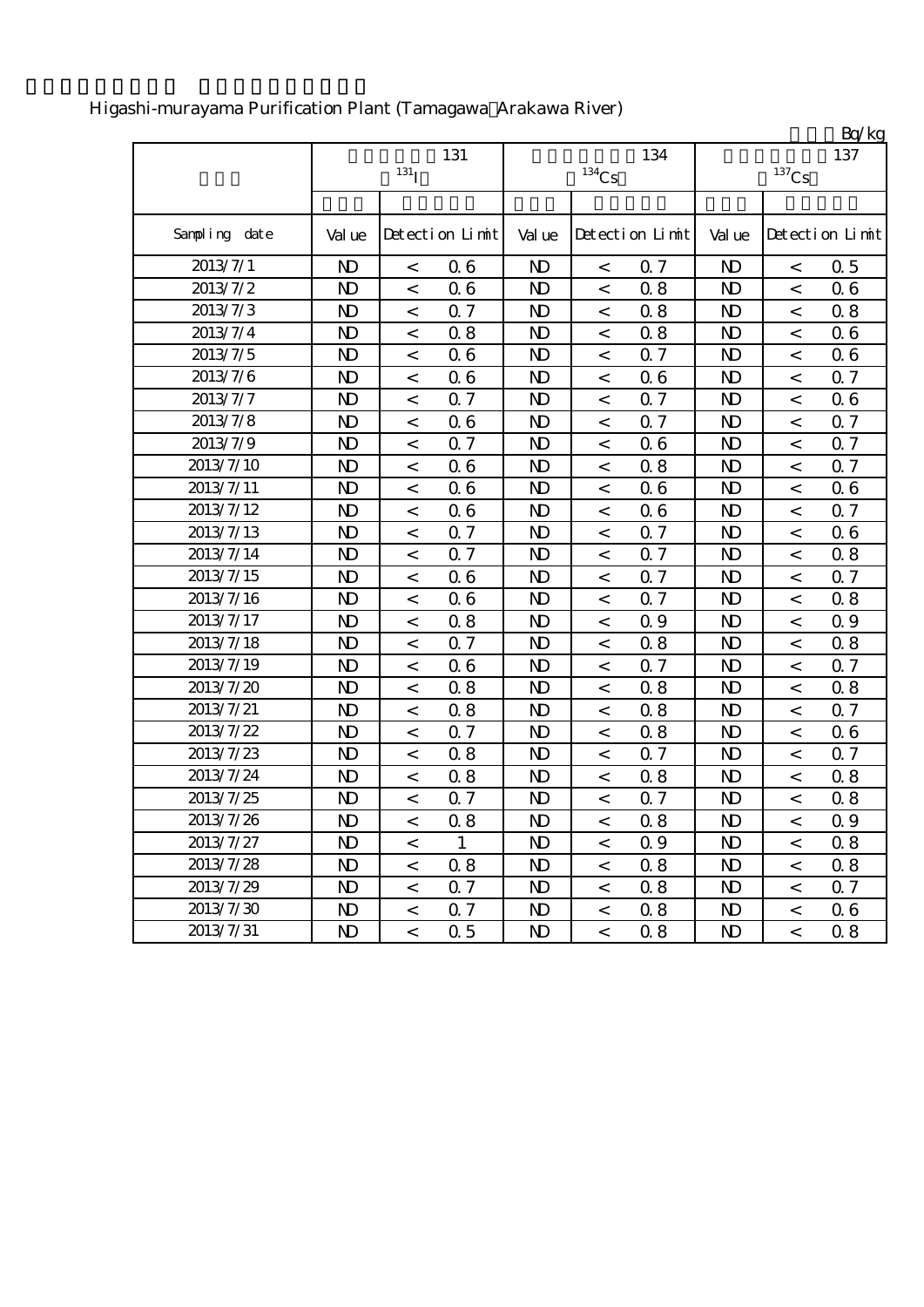|                  |                |                  |                 |                |                     |                 |                |                     | Bq/kg           |
|------------------|----------------|------------------|-----------------|----------------|---------------------|-----------------|----------------|---------------------|-----------------|
|                  |                | 131              |                 |                | 134                 |                 | 137            |                     |                 |
|                  |                | 131 <sub>I</sub> |                 |                | $^{134}\mathrm{Cs}$ |                 |                | $^{137}\mathrm{Cs}$ |                 |
|                  |                |                  |                 |                |                     |                 |                |                     |                 |
| Sampling date    | Val ue         |                  | Detection Limit | Val ue         |                     | Detection Limit | Val ue         |                     | Detection Limit |
| 2013/7/1         | N <sub>D</sub> | $\,<\,$          | 06              | $\mathbf{D}$   | $\,<$               | 06              | N <sub>D</sub> | $\,<$               | 0.5             |
| 2013/7/2         | $\mathbf{D}$   | $\,<$            | 06              | N <sub>D</sub> | $\lt$               | 0.7             | N <sub>D</sub> | $\lt$               | 06              |
| 2013/7/3         | $\mathbf{D}$   | $\,<$            | 0.8             | N <sub>D</sub> | $\lt$               | 0.9             | $\mathbf{D}$   | $\,<$               | 0.8             |
| 2013/7/4         | N <sub>D</sub> | $\,<$            | 0.7             | N <sub>D</sub> | $\,<$               | 0.8             | $\mathbf{D}$   | $\,<$               | 0.9             |
| 2013/7/5         | $\mathbf{D}$   | $\,<$            | 0.7             | N <sub>D</sub> | $\,<\,$             | 0.9             | $\mathbf{D}$   | $\,<\,$             | 0.9             |
| 2013/7/6         | N <sub>D</sub> | $\,<$            | 0.9             | N <sub>D</sub> | $\,<$               | 0.9             | $\mathbf{D}$   | $\,<$               | 0.9             |
| 2013/7/7         | $\mathbf{D}$   | $\,<\,$          | 0.8             | N <sub>D</sub> | $\,<$               | 0.8             | $\mathbf{D}$   | $\,<$               | 0.8             |
| $2013/7\sqrt{8}$ | $\mathbf{D}$   | $\,<$            | 0.8             | $\mathbf{D}$   | $\,<$               | 0.7             | $\mathbf{D}$   | $\,<$               | 06              |
| 2013/7/9         | $\mathbf{D}$   | $\,<\,$          | 0.8             | N <sub>D</sub> | $\,<$               | 0.7             | $\mathbf{D}$   | $\,<$               | 0.7             |
| 2013/7/10        | $\mathbf{D}$   | $\,<$            | 0.7             | N <sub>D</sub> | $\,<$               | 0.9             | $\mathbf{D}$   | $\,<\,$             | Q 7             |
| 2013/7/11        | N <sub>D</sub> | $\prec$          | 0.8             | N <sub>D</sub> | $\,<$               | 0.8             | $\mathbf{D}$   | $\,<$               | 0.8             |
| 2013/7/12        | $\mathbf{D}$   | $\,<$            | 0.8             | N <sub>D</sub> | $\,<$               | 0.8             | $\mathbf{D}$   | $\,<$               | 0.8             |
| 2013/7/13        | $\mathbf{D}$   | $\,<$            | Q 9             | N <sub>D</sub> | $\,<$               | Q 9             | $\mathbf{D}$   | $\,<\,$             | 0.9             |
| 2013/7/14        | N <sub>D</sub> | $\,<$            | 0.7             | N <sub>D</sub> | $\,<$               | 0.9             | N <sub>D</sub> | $\,<$               | 0.8             |
| 2013/7/15        | N <sub>D</sub> | $\,<$            | 0.8             | N <sub>D</sub> | $\,<$               | 0.8             | N <sub>D</sub> | $\,<$               | 0.7             |
| 2013/7/16        | N <sub>D</sub> | $\,<\,$          | 06              | N <sub>D</sub> | $\,<$               | 0.9             | $\mathbf{D}$   | $\,<$               | 0.8             |
| 2013/7/17        | $\mathbf{D}$   | $\,<$            | 0.7             | N <sub>D</sub> | $\,<$               | 0.8             | $\mathbf{D}$   | $\,<$               | Q 7             |
| 2013/7/18        | $\mathbf{D}$   | $\,<$            | 0.8             | $\mathbf{D}$   | $\,<$               | 0.8             | $\mathbf{D}$   | $\,<$               | Q 7             |
| 2013/7/19        | N <sub>D</sub> | $\,<$            | 06              | N <sub>D</sub> | $\lt$               | 06              | N <sub>D</sub> | $\,<$               | 06              |
| 2013/7/20        | N <sub>D</sub> | $\,<\,$          | 06              | N <sub>D</sub> | $\,<$               | 06              | $\mathbf{D}$   | $\,<$               | 0.7             |
| 2013/7/21        | $\mathbf{D}$   | $\,<\,$          | 06              | $\mathbf{D}$   | $\,<$               | 0.5             | $\mathbf{D}$   | $\lt$               | Q 7             |
| 2013/7/22        | N <sub>D</sub> | $\,<\,$          | 06              | N <sub>D</sub> | $\,<$               | 06              | $\mathbf{D}$   | $\,<$               | 0.7             |
| 2013/7/23        | N <sub>D</sub> | $\,<\,$          | 0.8             | N <sub>D</sub> | $\,<$               | 0.8             | N <sub>D</sub> | $\,<\,$             | 0.8             |
| 2013/7/24        | N <sub>D</sub> | $\,<\,$          | 0.7             | $\mathbf{D}$   | $\,<$               | 0.9             | $\mathbf{D}$   | $\,<$               | Q 7             |
| 2013/7/25        | N <sub>D</sub> | $\,<$            | 0.7             | N <sub>D</sub> | $\,<$               | 0.7             | N <sub>D</sub> | $\,<\,$             | 0.7             |
| 2013/7/26        | N <sub>D</sub> | $\,<\,$          | 06              | $\mathbf{D}$   | $\,<$               | 0.8             | $\mathbf{D}$   | $\,<$               | 0.8             |
| 2013/7/27        | N <sub>D</sub> | $\,<\,$          | 0.8             | $\mathbf{D}$   | $\,<$               | 0.9             | $\mathbf{D}$   | $\,<\,$             | 0.7             |
| 2013/7/28        | N <sub>D</sub> | $\,<\,$          | 0.8             | N <sub>D</sub> | $\,<$               | 0.8             | $\mathbf{D}$   | $\,<\,$             | 0.8             |
| 2013/7/29        | $\mathbf{D}$   | $\,<\,$          | 0.8             | $\mathbf{D}$   | $\,<\,$             | 0.8             | $\mathbf{D}$   | $\,<\,$             | 0.7             |
| 2013/7/30        | $\mathbf{D}$   | $\,<$            | 0.9             | N <sub>D</sub> | $\,<$               | 0.8             | $\mathbf{D}$   | $\,<$               | 0.8             |
| 2013/7/31        | $\mathbf{D}$   | $\,<\,$          | 0.7             | $\mathbf{D}$   | $\,<\,$             | 0.8             | N <sub>D</sub> | $\,<\,$             | 0.7             |

# Nagasawa Purification Plant (Sagamigawa River)